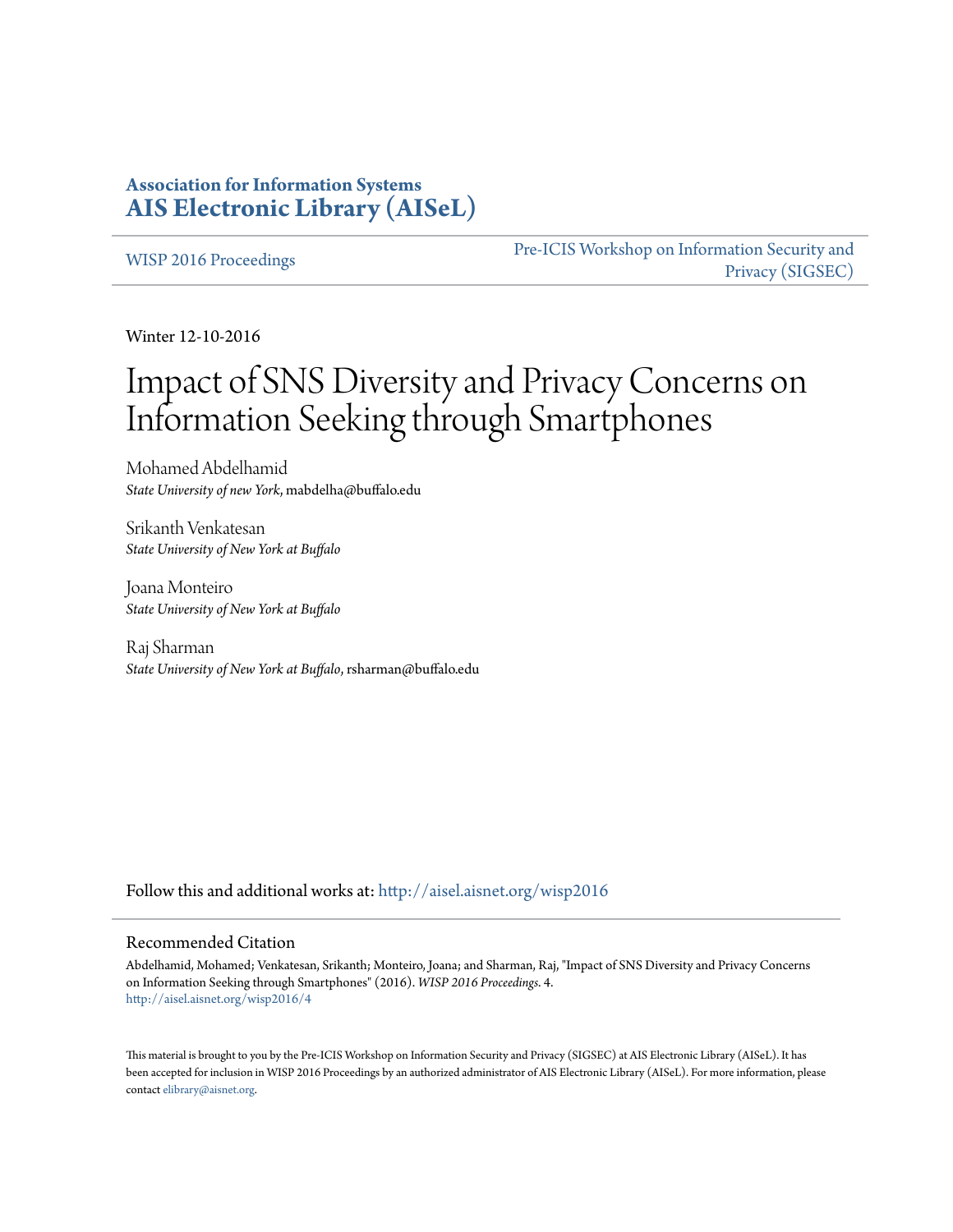## **Impact of SNS Diversity and Privacy Concerns on Information Seeking**

## **through Smartphones**

**Mohamed Abdelhamid** State University of New York at Buffalo [mabdelha@buffalo.edu](mailto:mabdelha@buffalo.edu)

**Srikanth Venkatesan** State University of New York at Buffalo

**Joana Monteiro** State University of New York at Buffalo

**Raj Sharman** State University of New York at Buffalo rsharma@buffalo.edu

#### **ABSTRACT**

The smartphone industry has innovated and advanced specifically in the last decade in order to modify smartphones into personal computers. This enables users to efficiently achieve many tasks including utilizing search engines for instant information retrieval anytime and anywhere. Yet many users choose not to use these smartphone features including search engines to seek information. This study investigates the factors that impact the likelihood of seeking information via smartphones. The diversity of social networking sites and privacy concerns are found to be two of the main factors influencing the likelihood of seeking information. Android users are more likely to seek information compared to IPhone users, which is perhaps due to the differences in the features of the operating systems of these phone. Motivation to seek information captured by technology ownership increases the likelihood of information seeking.

**Keywords:** Privacy Concern, Information Seeking, Smartphones, Search Engines, Social Networking Diversity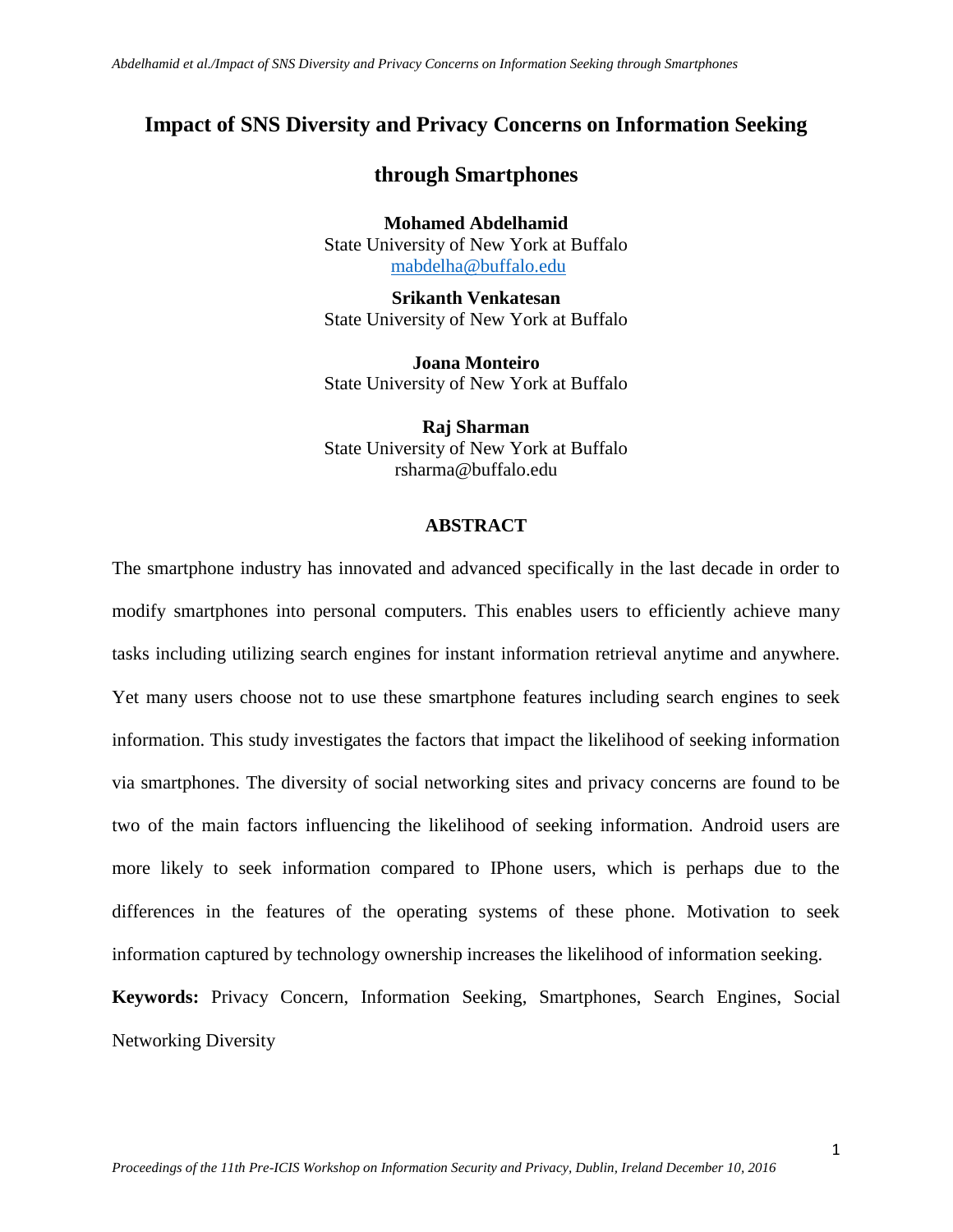#### **INTRODUCTION**

The past decade has witnessed a meteoric rise in the innovation of smartphones. The two main players in smartphones operating systems are IOS and Android, the latter being used in several hardware sets while IOS is only used in Apple products. Recent innovations have resulted in remarkable changes in industries and fields outside the cell phone industry. Among these changes, search engines have taken on a new challenge since smartphone users may want to acquire and seek information using their smartphones rather than a desktop computer or a laptops. The traditional way of using public desktops or personal computers may not be practical nowadays as people are on the go all the time. Given these circumstances, search engine players such as Google, Bing, and Yahoo have made functional changes to make this experience (seeking information using smartphones) more practical and efficient. Search engines are now smartphone compatible and have been integrated into smartphones operating systems. Users can seek information without even going to a smartphone web browser. Smartphone applications for search engines can be downloaded which makes search functionality available quicker than ever. As of 2014, 34% of cell internet users don't use their laptops or desktops to go online but mostly use their cell phones. About 30% of cell owners think they cannot live without their phones (PewResearchCenter 2014). Indeed smartphones have become a primary tool in people's everyday personal, academic, and professional lives. However, some owners of smartphones don't use their device to seek information. This brings up a very important question: in the era of smartphone technology innovation, what would deter users from using some of the functionalities that make these innovations smart? Why do some people seek information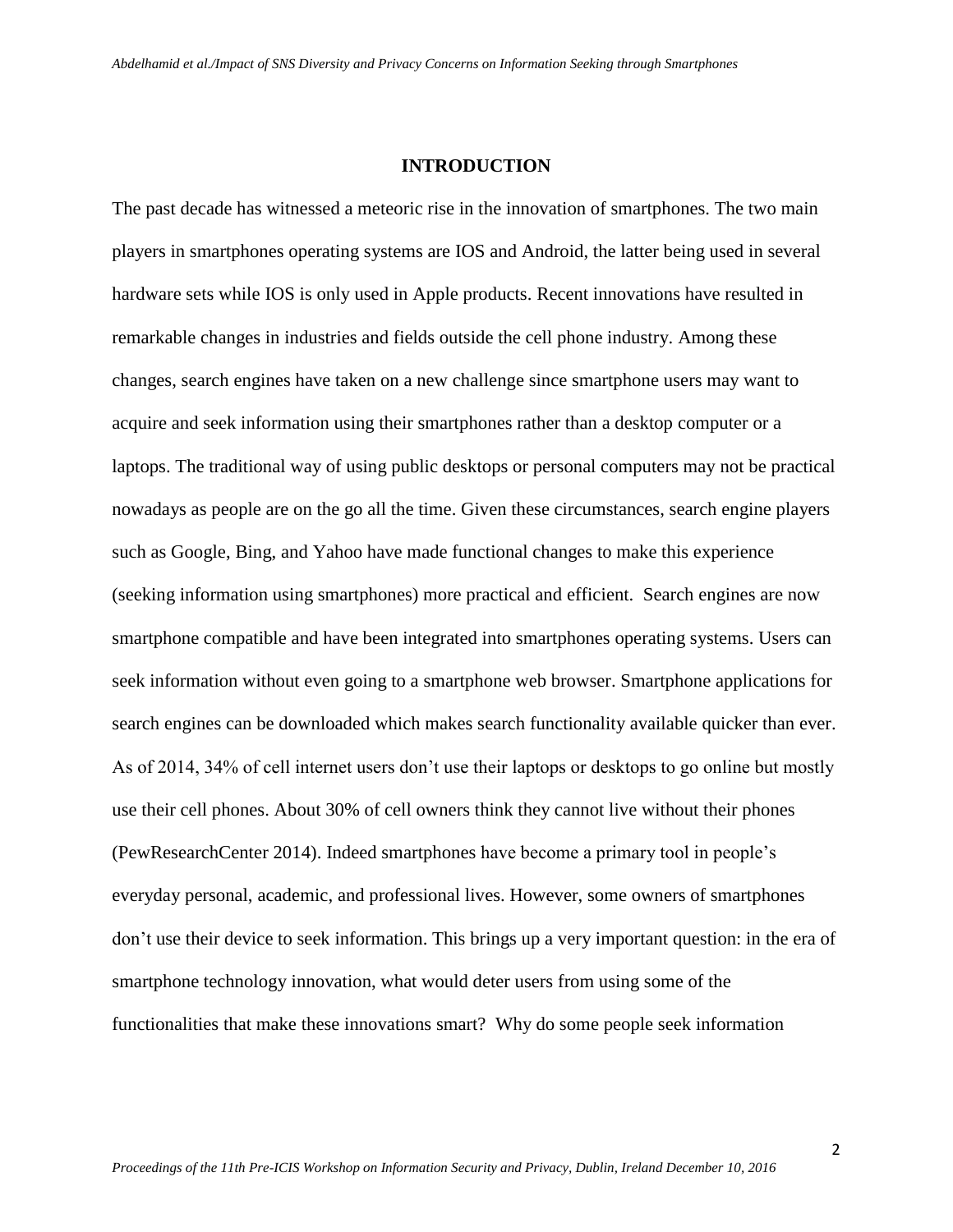through smartphones while others do not? What factors contribute to more information seeking through smartphone search engines?

#### **THEORY AND MODEL DEVELOPMENT**

This study investigates the factors that impact users to utilize the search engines in their smartphone to seek information. The model has been theoretically developed based on the information foraging theory (IFT) (Pirolli and Card 1999). The behavioral patterns described in IFT were derived from Optimal Foraging Theory (OFT) (Stephens and Krebs 1986) and the Adaptive Control of Thought-Rational Theory (ACT-R) (Anderson et al. 2004). We adapt the theory to investigate users' information seeking behavior using the search engines of their smartphones. The theory explores users' online search behavior and the factors that impact their decisions to seek or search for information on the web (Pirolli 2007). The structure of the interface between the information seeker and information repositories determines the time costs, resource costs, and opportunity costs of different information foraging and sense-making strategies. Based on the trade-off between the value of information gained and the cost of foraging using a particular strategy drives the individuals towards adopting a particular foraging behavior. The theory is based on two important concepts namely "information patch" and "information scent". An information patch is an area of the search environment with similar information (McCart et al. 2013; Pirolli 2007). It may be defined based on the task in hand. Information scent is the driving force behind why a person makes a navigational selection amongst a group of competing/alternative options (McCart et al. 2013). The interplay between information foraging costs (including search effort) or information scent and the perceived value derived from pursuing an information patch determines the preference to search strategies. With recent advancement in the information technology industry, people have the ability to access and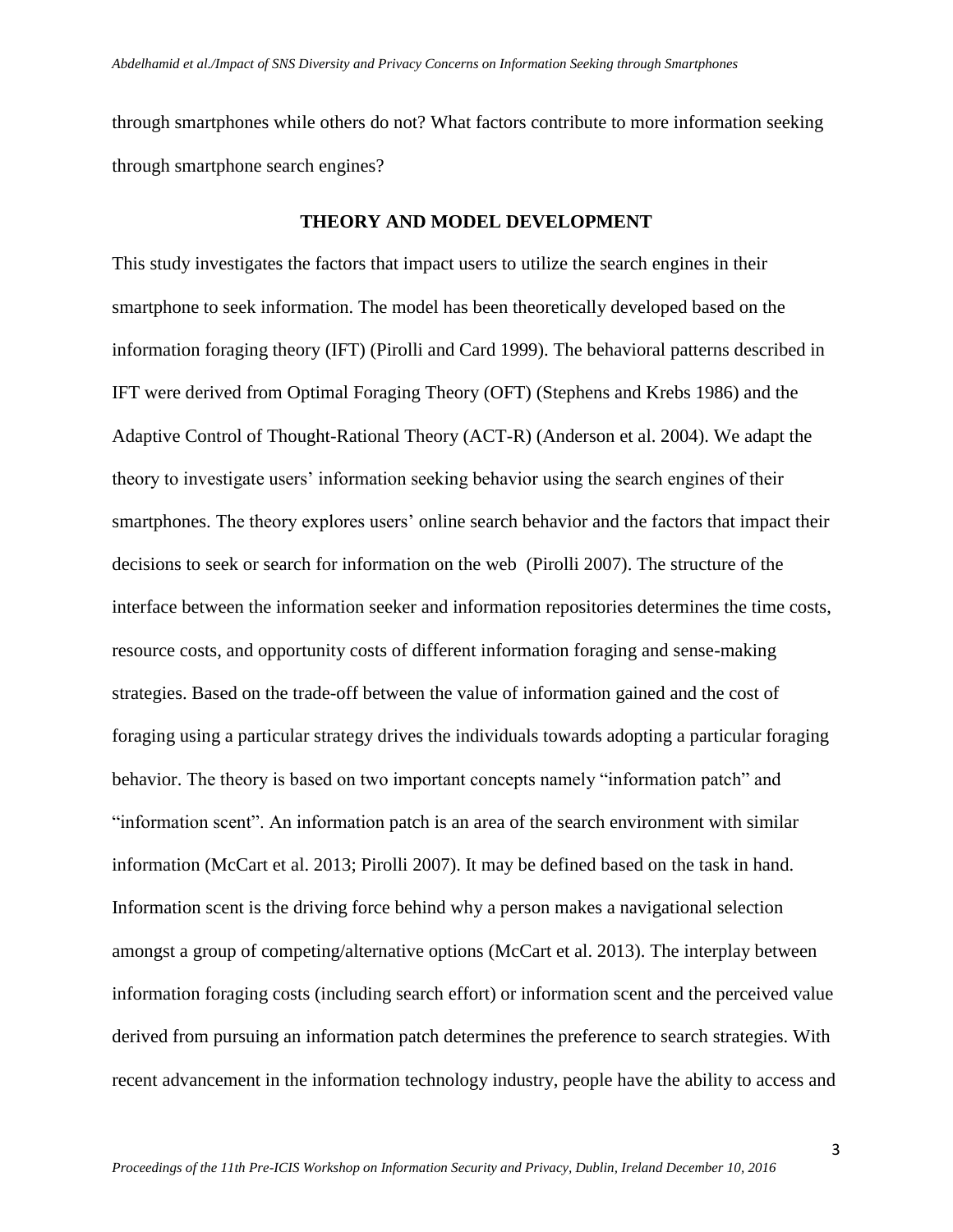seek information anytime, anywhere, and with minimal efforts (Pettigrew et al. 2002). Smartphones have many of the features that laptops or desktops have. It is, therefore, interesting to investigate why some users would choose not to utilize the features in their smartphones to seek information. We argue that users' decisions to use search engines in their smartphones for seeking information depends on Information Technology (IT) barriers and IT enablers, which essentially is an interplay between foraging costs and value derived.

The IT barrier is captured by the users' perceived privacy concerns. Smartphones are associated with a single user who uses a specific account to download applications and use the smartphone. Information about the user may be collected in real-time, which includes locations and online activities. Thus, privacy may be a bigger issue for smartphones compared to laptops or desktops. IT enablers are captured through the users' engagement and diversity in social networking sites such as Facebook, Twitter, YouTube, Google Plus, etc. The factor is captured through the diversity instrument of social networking sites, which consists of the total number of social networking accounts users have, and how often they use these accounts.

People who are more engaged in these social networking sites are usually keener on using digital technology. Frequency of use can be used as proxy for diversity (Gray et al. 2011). Diversity in social networking sites means that those people are more enabled by IT. Other studies have also found that diversity of information sources such as from social networking sites were found to improve the information seeking effectiveness (Chi and Pirolli 2006; Pirolli 2009). Moreover, people who are more involved on virtual social networks have less interactions with people offline (Kraut et al. 1998) and therefore may tend to use their smartphones to seek information when a need for information arises. Since users are IT enabled and less interactive with people in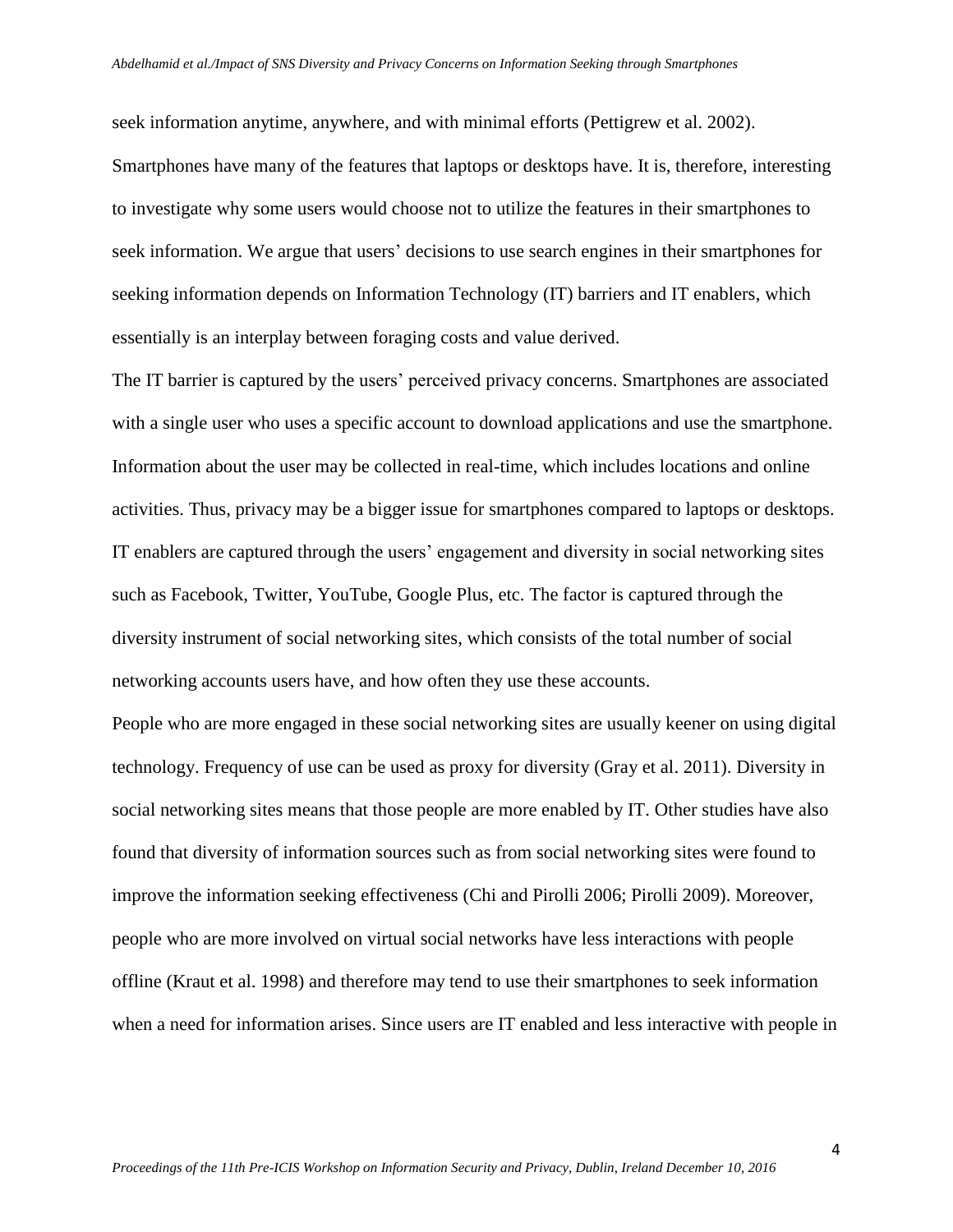non-virtual settings, they tend to seek information online via smartphones. Therefore, based on

the theoretical foundation of Information Foraging Theory, we arrive at hypothesis 1

*H1: The diversity of social networking sites is associated with increasing the likelihood of online information seeking via the search engines in smartphones.*



Moreover, self-determination theory suggests that peoples' decisions to engage in a particular behavior depends on their ability to interact proficiently in the environment and their autonomous motivation (Grant 2007; Grant 2008). Motivation and ability have shown positive impact on seeking information (Reinholt et al. 2011). We argue that in the context of online information seeking, the ability to interact with the environment is captured through SNS diversity, which captures user memberships and their frequency of use. Thus, users who are very active and are members of multiple SNS are able to interact proficiently in an online environment.

Furthermore, people who have the ability to interact in the online environment are expected to be more likely to seek information via smartphone search engines. That relationship is expected to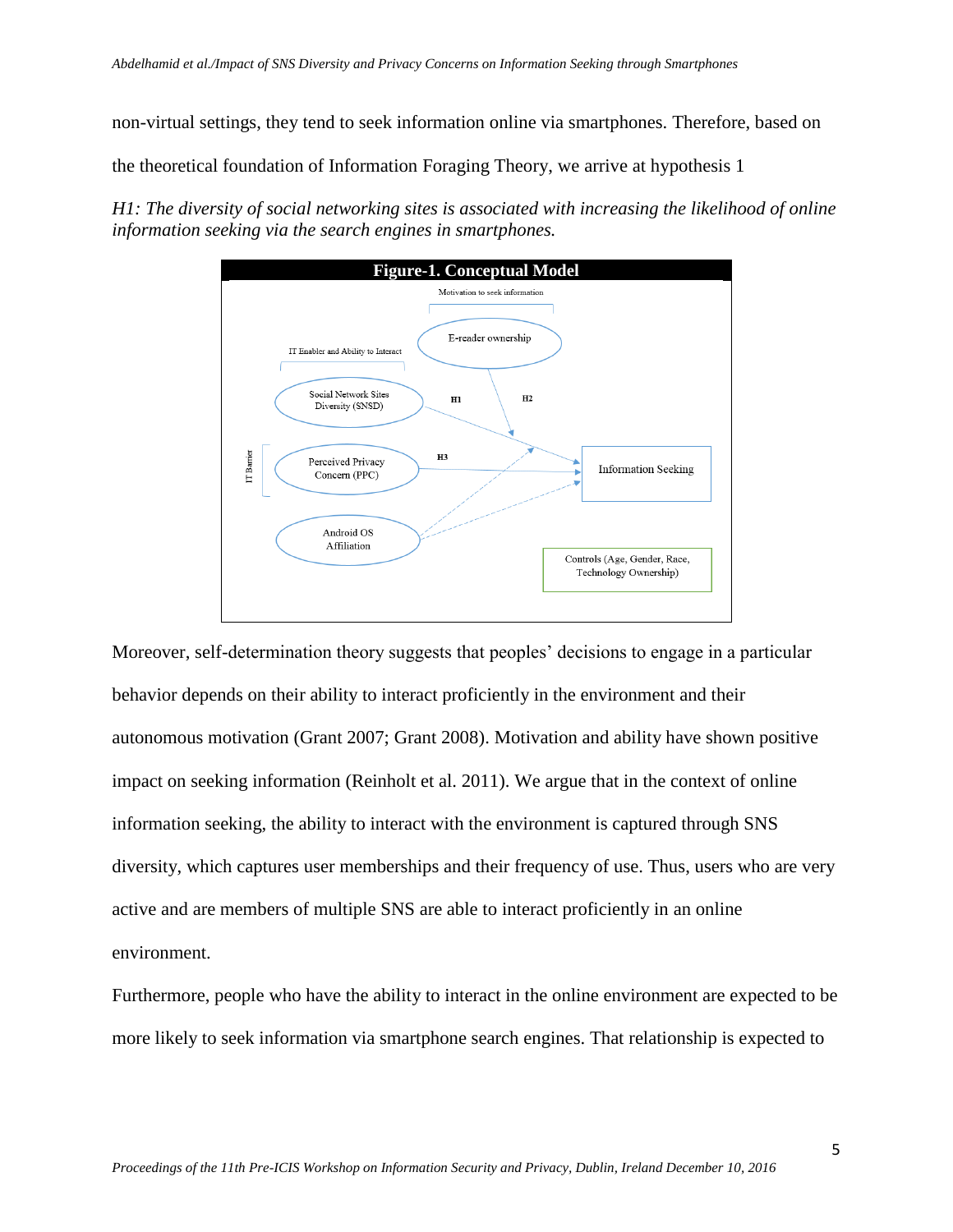have an interaction effect with the motivation to seek information. For the purpose of this study, e-reader ownership has been utilized to capture users' motivation to seek information.

## *H2: E-reader ownership and SNS diversity have a significant interaction effect on seeking information.*

To test hypothesis 2 we capture the motivation of users to seek information through their ownership of e-readers such as kindle. People who own such devices are motivated to seek information and knowledge.

Based on the theoretical foundation of information foraging theory, privacy concern has been used as a factor to capture IT barrier that is expected to predict user behavior in information seeking. Chi and Pirolli (2006) argue that trust has been found to be an important barrier for information seeking while privacy concern is an important trust factor that can be a significant barrier. While information technology innovations solve some practical problems they bring other problems and issues in their wake. In this context, privacy is perhaps the most important issue when it comes to using some of the functionalities of smartphones. There are several issues that come with these functionalities. For example, a probable risk is that information seeking using a personal smartphone can always be associated and matched with the smartphone user. People use their personal emails and electronic IDs to register and use Android and IOS applications on their phones. People may avoid such engagement because they are concerned that their privacy may be violated. Users might not mind downloading a smartphone application to play a game for example, but seeking information may relate to sensitive personal information that the user would wish to keep private. Lindenbaum et al. (1988) describe privacy as a flexible concept, suggesting that it has little shared meaning amongst individuals. Even privacy scholars acknowledge that the construct has not taken on a common meaning as it applies to research (Margulis 1977).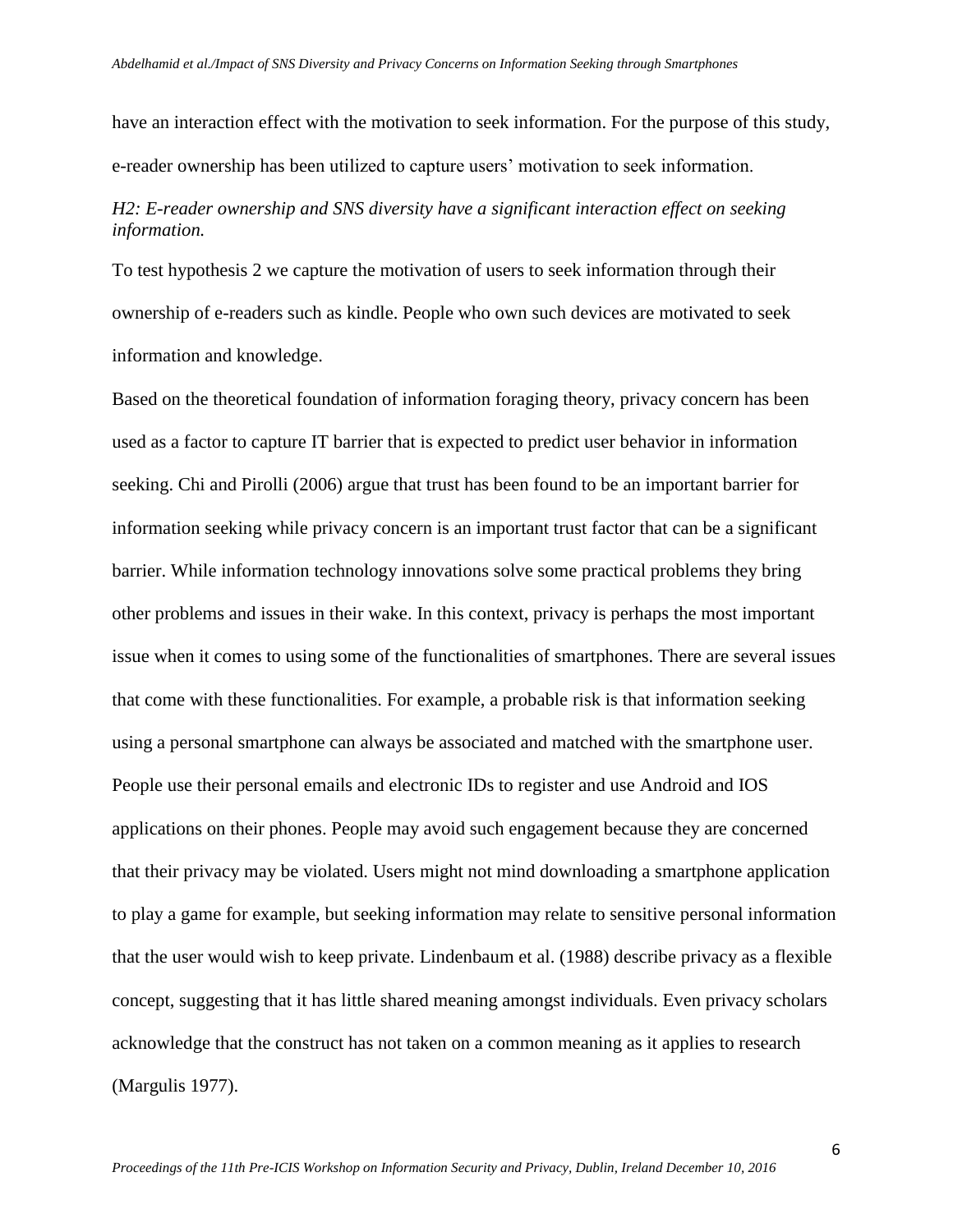Researchers have debated the conceptualization of privacy as a social and/or psychological construct (Margulis 1977). Recent research explores concerns about information privacy as reflecting the extent to which individuals are disturbed by the information collection practices of others and their anxiety over how the acquired information will be subsequently used. A stream of research in the context of privacy aims to investigate how people manage their privacy. Moreover, many researchers have investigated how different contextual factors play different roles that impact the decision making process when privacy is a concern (Bansal et al. 2010). Many studies try to explain the privacy paradox and clarify why the actual behavior of consumers do not always follow their revealed privacy preferences (Anderson and Agarwal 2011). Dinev and Hart (2006)) indicate the aggregated effects of both personal Internet interest and trust can dampen the negative effects of privacy concerns in conducting e-commerce transactions. In the context of online chat rooms, they show that the gratification that individuals derive from participating in interpersonal interactions offsets the restraining effects of their privacy concerns and leads to self-disclosure. Lab experiments have shown that consumers are more likely to purchase from retailers who have better privacy protection policies in place (Tsai et al. 2011). Based on the theoretical foundation of Information Foraging Theory and the prior literature on privacy, we arrive at hypothesis 3.

*H3: Privacy Concern is negatively associated with the likelihood of online information seeking via smartphone search engines.*

#### **METHEDOLOGY**

#### **Data**

The dataset used in this study has been obtained from Pew Research Center's Internet and American Life Project collected in 2012. The survey asked questions about search engine usage and interactions on social networking sites. Survey responses have been conditioned to include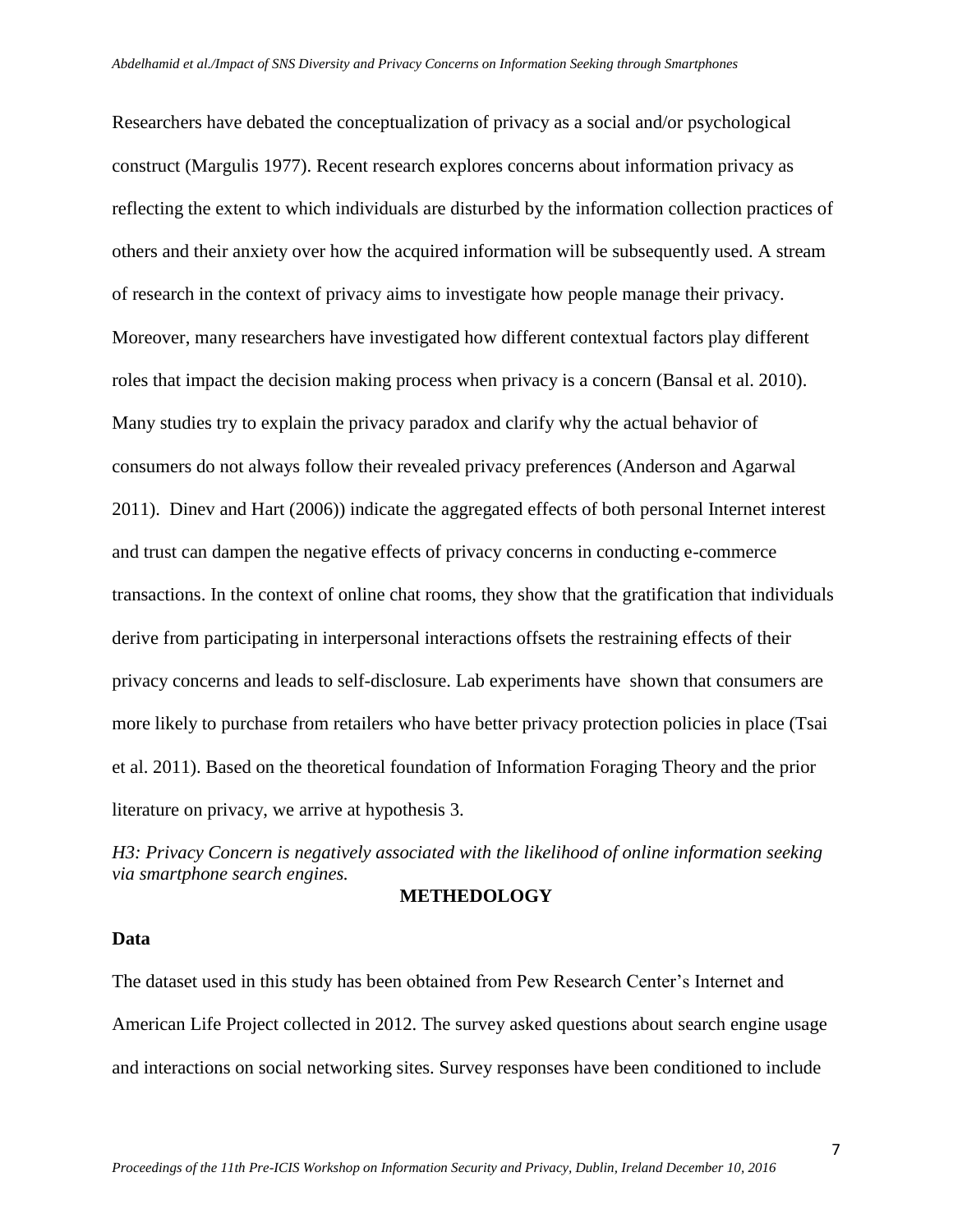observations from participants that use the internet, who have smartphone devices, and are members of social networking sites. The final number of participants after the conditioning was 953 participants for which 585 (61.4%) reported a use of smartphone search engines to seek information while 368 (38.6%) reported that they did not use smartphone search engines to seek information.

#### **Measurements**

Exploratory Factor Analysis (EFA) using Principal Component Analysis (PCA) and Principal Factor Analysis (PFA) have been used to construct the instruments. The PCA suggested two factors with eigenvalue higher than 1 to be extracted. Table 1 shows factor loading which indicate sufficient convergent and discriminant validity.

| <b>Table-1. Factor Loadings</b>        |                       |             |            |  |  |  |  |  |
|----------------------------------------|-----------------------|-------------|------------|--|--|--|--|--|
| <b>Construct</b>                       | <b>Item</b>           | <b>SNSD</b> | <b>PPC</b> |  |  |  |  |  |
| <b>Perceived Privacy Concern (PPC)</b> | PrPrivacy1            | $-0.27297$  | 0.61815    |  |  |  |  |  |
|                                        | PrPrivacy2            | 0.11431     | 0.84753    |  |  |  |  |  |
| <b>SNS Diversity (SNSD)</b>            | Frequency of Use      | 0.81781     | $-0.09939$ |  |  |  |  |  |
|                                        | <b>Total Accounts</b> | 0.78440     | $-0.02952$ |  |  |  |  |  |

The amount of explained variance by each of the factors is relatively the same. The total explained variance is around 62%. Since correlations between factors are very low, the orthogonal rotation is more appropriate than oblique. The orthogonal rotation has been performed to obtain a clear pattern of loading. The method is used to maximize the correlation between variables that load high on factors and thereby this minimizes correlations between variables that load low on factors.

| <b>Table-2. Correlation Matrix</b> |           |             |     |           |           |     |      |          |  |  |
|------------------------------------|-----------|-------------|-----|-----------|-----------|-----|------|----------|--|--|
|                                    | Info.     | <b>SNSD</b> | PPC | Tablet    | E-reader  | Age | Male | Facebook |  |  |
|                                    | Seeking   |             |     | Ownership | Ownership |     |      |          |  |  |
| Info.                              | 1.00      |             |     |           |           |     |      |          |  |  |
| <b>Seeking</b>                     |           |             |     |           |           |     |      |          |  |  |
| <b>SNSD</b>                        | $0.31***$ | 1.00        |     |           |           |     |      |          |  |  |
|                                    |           |             |     |           |           |     |      |          |  |  |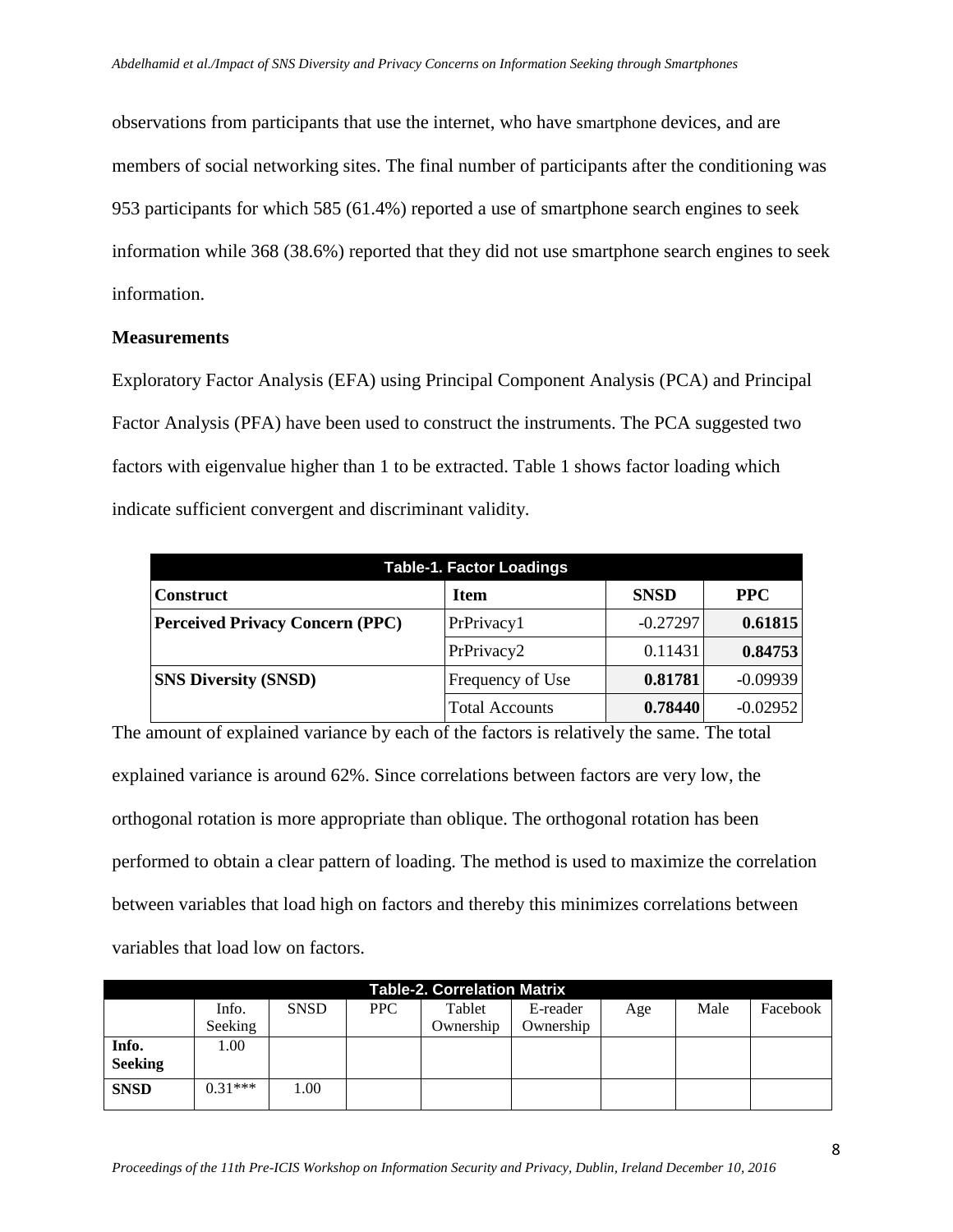| <b>PPC</b>                                      | $-0.15***$ | $-0.10***$ | 1.00      |           |          |            |           |           |  |
|-------------------------------------------------|------------|------------|-----------|-----------|----------|------------|-----------|-----------|--|
| <b>Tablet</b>                                   | $0.17***$  | $0.07**$   | $-0.06*$  | 1.00      |          |            |           |           |  |
| Ownership                                       |            |            |           |           |          |            |           |           |  |
| E-reader                                        | $0.08**$   | 0.05       | $-0.06*$  | $0.15***$ | 1.00     |            |           |           |  |
| Ownership                                       |            |            |           |           |          |            |           |           |  |
| Age                                             | $-0.30***$ | $-0.26***$ | $0.19***$ | 0.02      | 0.04     | 1.00       |           |           |  |
| <b>Male</b>                                     | $0.10***$  | 0.00       | $-0.06*$  | 0.02      | $-0.06*$ | $-0.11***$ | 1.00      |           |  |
| Facebook                                        | $0.12***$  | $0.41***$  | $-0.03$   | $-0.01$   | $0.09**$ | $-0.17***$ | $-0.07**$ | 1.00      |  |
| Android                                         | $0.37***$  | $0.17***$  | $-0.04$   | $-0.01$   | 0.05     | $-0.20***$ | 0.04      | $0.11***$ |  |
| ***= $p < .01$ ; ** = $p < .05$ ; * = $p < .10$ |            |            |           |           |          |            |           |           |  |

Table-2 shows the correlation matrix and the level of significance among the main variables in the model. The numbers in the diagonal indicate the variable correlation with itself. The dependent variable seeking information is coded as a binary variable: 1 for seeking information through smartphones search engines, and 0 for not using smartphones search engines to seek information. Tablet ownership and e-reader ownership are both coded 1 and 0 indicating the ownership of such a device and not owning a device respectively. Facebook is also a binary variable indicating whether a user is a member of Facebook or not. The Android variable refers to whether the users have smartphone with an Android system or an IOS. Gender is coded Male=1 for males and Male=0 for females. Age is used as an integer to indicate the user's age.

#### **Common Method Variance**

Data collected through a common method can suffer from common method variance (CMV) in which the relationship between the construct is affected by the use of a single method (Podsakoff et al. 2003). Common method variance has been assessed through the marker variable technique (Lindell and Whitney 2001). The marker variable can be identified after data has been collected. The smallest positive correlation can be used to identify the MV. E-reader ownership has been used as marker variable since its correlation with SNS diversity is 0.05. Formulas introduced by Lindell & Whitney (2001) have been used to calculate the correlation of the constructs. After controlling for the MV, the level of significance between SNS diversity and every other variable does not change. Thus there is no evidence for common method variance.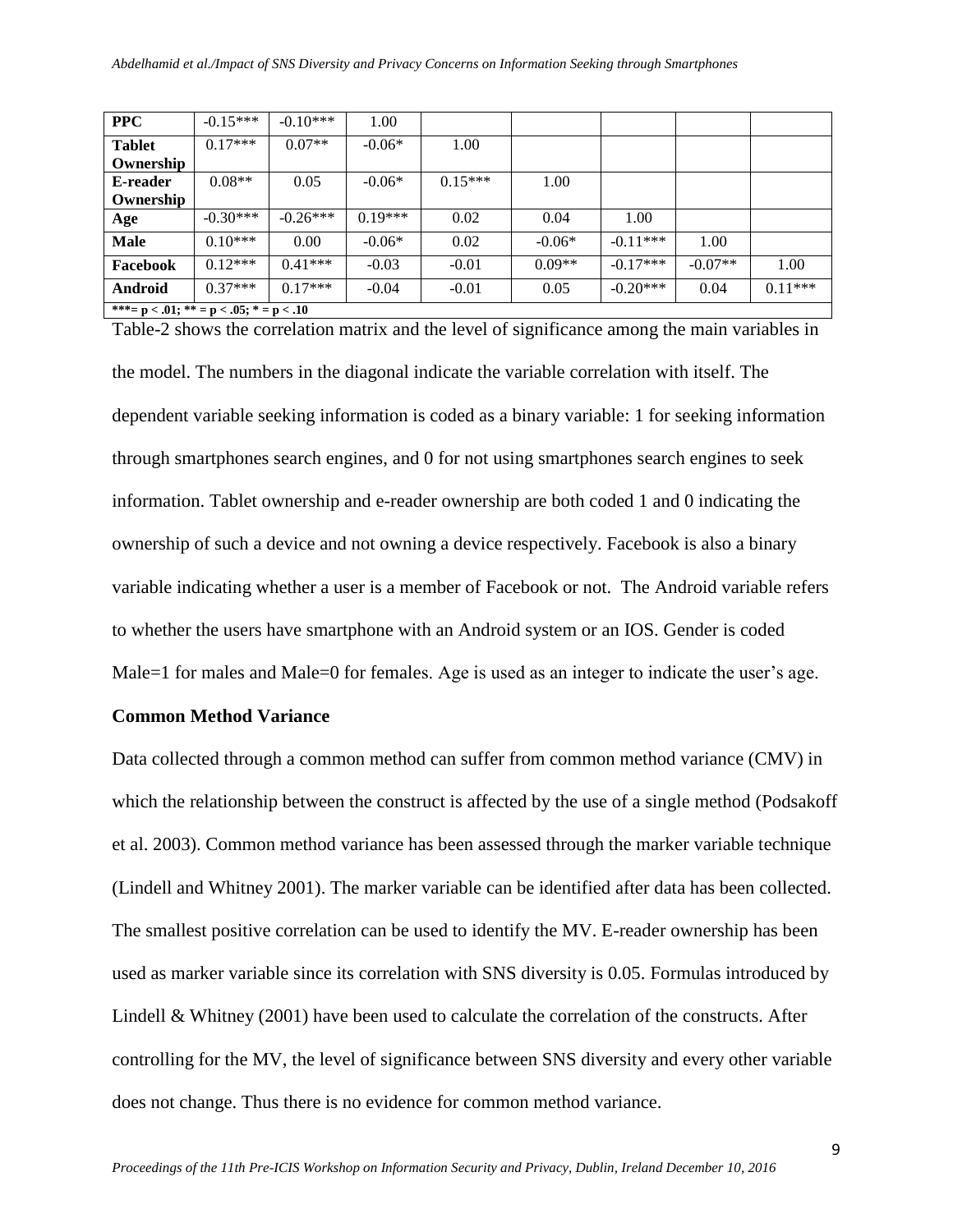#### **Methods**

SAS 9.4 base has been used to clean the data and run statistical analysis. Logistic regression is used to estimate the likelihood of seeking information via smartphone search engines using the reported dichotomous variable for seeking information via smartphone search engines; the variable is used as a response variable.

#### **RESULTS AND ANALYSIS**

#### **Results**

Logistic regression has been used to test the hypotheses. As reported in Table-5 four models are estimated. Model 1 is the most basic model without interaction effects. The c statistics for the models are between 0.822 and 0.823, which are above the 0.80 cutoff indicating that the model is a good model to distinguish between the people who seek information through smartphone search engines and those who don't. A c statistic higher than 0.8 indicates that the model is strong in discriminating the subjects (Hosmer et al. 2000). The c statistics increases incrementally from model 2 and model 4 indicating improvements of the models. Likewise, Pseudo R2 shows an improvement of the model especially in models 2 and 4. Model 4 shows the best fit statistics among all four models.

Social networking site diversity is found to have a significant effect on increasing the odds for seeking information through smartphone. The factor is found to be significant under all four models where the estimates hardly change. This result supports hypothesis 1. Therefore, SNS diversity does have a big impact on enabling users to take advantage of features available in their smartphones. This is a relatively positive impact of social networking sites on people's behavior which promotes knowledge and information seeking behavior.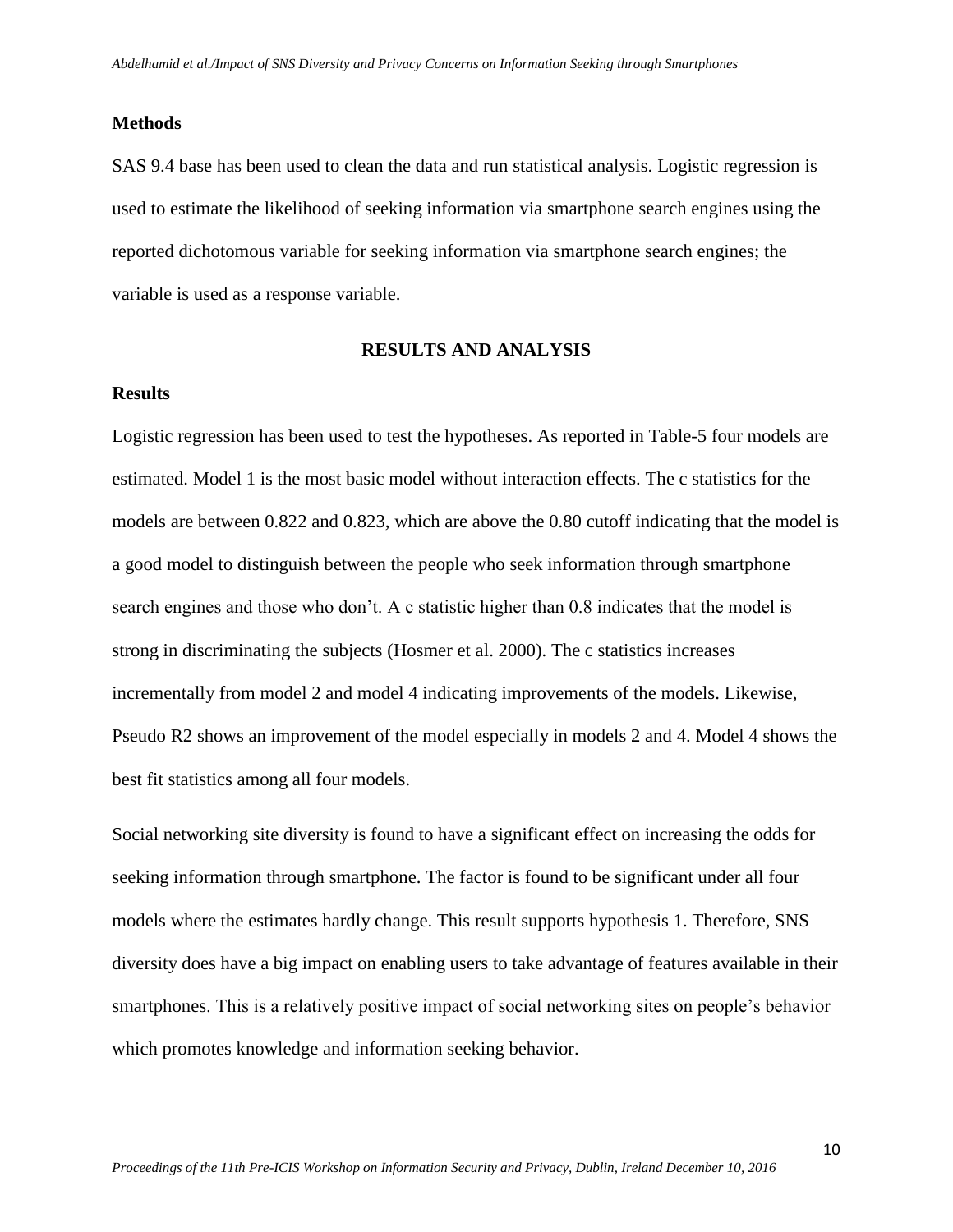Likewise, the estimates of perceived privacy concern don't change at all under all four models. Perceived privacy concerns are found to have a significant negative impact on the likelihood of information seeking. This finding supports hypothesis 3 indicating that the higher the privacy concern, the less likely it is that the users will seek information via their smartphones search engines. This finding perhaps suggests that as the smartphone industry continues to evolve and innovate, more and more information is collected from the users, invading their privacy and making their lives more traceable. These innovations could have a negative impact on the use of some of the smart features. The users might sacrifice using some of those advanced features such as the information seeking through smartphones because these features may involve putting their privacy at risk.

Although not hypothesized, the impact of operating systems on seeking information has also been investigated. The following questions need to be investigated: are Android users different from IPhone users in their information seeking behavior? If yes, then why? Are there features, advantages, or disadvantages that make certain users more likely to seek information through their smartphones than others? The findings show that Android users are more likely to seek information using their smartphones compared to IPhone users. Thus, the smartphone operating system has a significant impact on information seeking. This finding is quite interesting and calls for an explanation. There are two probable reasons that could have caused such behavior. The first possible reason comes from the fact that the IPhone screen size is much smaller compared to most Android phones screen sizes. This results in inefficiency when trying to use very small screen sizes to look for information and then read using those small screens. On the other hand, Android phones are very efficient and practical in this regard, offering relatively large screens that are easy to use and read from. Also, notice that the survey was collected in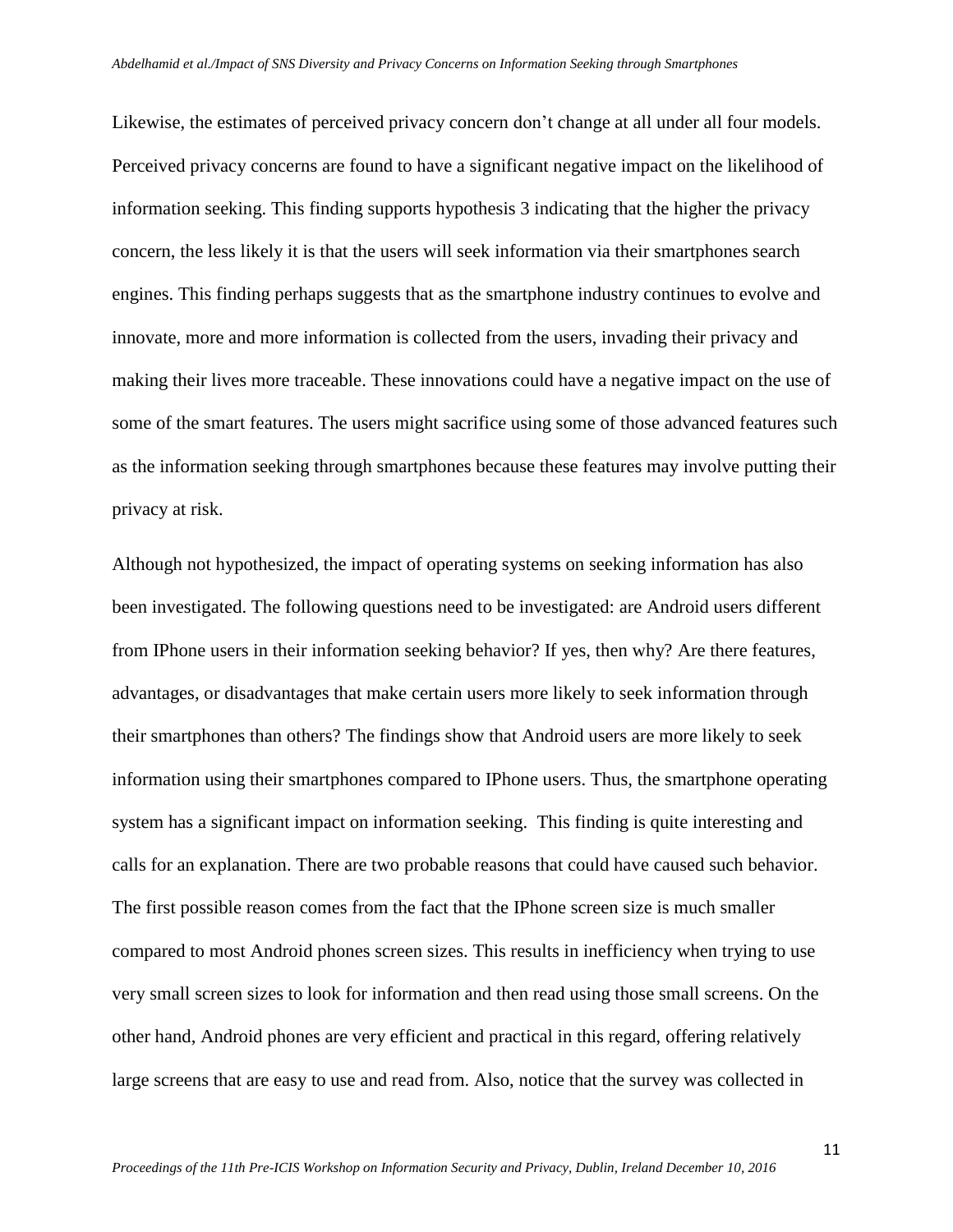2012 and IPhone screen size was very small at that time. Only recently has the IPhone started adjusting its screen size to compete with other players and has started gaining market share over them. The second explanation is an advantage of IPhones over other competitors especially at that time period (2012). IPhone introduced Siri in 2011 which is a feature that enabled users to search for information online using their voices and without the need to go to a search engine. The feature also supported earlier 3<sup>rd</sup> generation versions.

Since the survey specifically asked participants whether they used search engines or not to seek information, the users who use Siri do not need to use search engines and thus have answered no to the question. Android phones did not have a competing feature back then and have only recently started competing in this domain. It will be interesting to investigate the impact of the bigger screen sizes of the new IPhones generation on the likelihood of using search engines to search for information. Table-6 shows the logistic regression results of all four models.

| Table 3. Results of logistic Regression (DV: Seeking information via Smartphones) |            |      |           |           |            |           |            |           |  |
|-----------------------------------------------------------------------------------|------------|------|-----------|-----------|------------|-----------|------------|-----------|--|
| <b>Variables</b>                                                                  | Model 1    |      | Model 2   |           | Model 3    |           | Model 4    |           |  |
|                                                                                   | Coef.      | SE.  | Coef.     | <b>SE</b> | Coef.      | <b>SE</b> | Coef.      | <b>SE</b> |  |
| <b>Constant</b>                                                                   | $1.57***$  | 0.52 | $-0.002$  | 0.78      | $1.58***$  | 0.52      | $1.61***$  | 0.52      |  |
| <b>SNS Diversity</b>                                                              | $0.64***$  | 0.10 | $0.67***$ | 0.11      | $0.66***$  | 0.11      | $0.73***$  | 0.12      |  |
| <b>Privacy Concern</b>                                                            | $-0.20**$  | 0.09 | $-0.20**$ | 0.09      | $-0.20***$ | 0.09      | $-0.21***$ | 0.09      |  |
| Android                                                                           | $2.16***$  | 0.24 | $2.15***$ | 0.24      | $2.13***$  | 0.24      | $2.13***$  | 0.24      |  |
| E-reader<br>ownership                                                             | $0.41**$   | 0.20 | $-0.76$   | 0.69      | $0.41**$   | 0.21      | $0.37**$   | 0.20      |  |
| <b>Tablet</b><br>ownership                                                        | $1.07***$  | 0.21 | $1.13***$ | 0.21      | $1.07***$  | 0.21      | $1.07***$  | 0.21      |  |
| Age                                                                               | $-0.03***$ | 0.01 | 0.04      | 0.03      | $-0.03***$ | 0.01      | $-0.03***$ | 0.01      |  |
| <b>Male</b>                                                                       | $0.39**$   | 0.16 | $0.44***$ | 0.17      | $0.40**$   | 0.16      | $0.41**$   | 0.16      |  |
| Facebook                                                                          | $-0.32$    | 0.27 | $-0.30$   | 0.30      | $-0.33$    | 0.27      | $-0.37$    | 0.28      |  |
| White                                                                             | $-0.45$    | 0.41 | $-0.50$   | 0.41      | $-0.45$    | 0.41      | $-0.45$    | 0.41      |  |
| <b>Black</b>                                                                      | 0.15       | 0.47 | 0.12      | 0.47      | 0.15       | 0.47      | 0.15       | 0.47      |  |
| Asian                                                                             | $-0.66$    | 0.57 | $-0.65$   | 0.57      | $-0.67$    | 0.57      | $-0.66$    | 0.57      |  |
| <b>Mixed race</b>                                                                 | $-0.21$    | 0.70 | $-0.23$   | 0.71      | $-0.23$    | 0.70      | $-0.18$    | 0.70      |  |
| <b>Native</b>                                                                     | $-0.18$    | 0.74 | $-0.21$   | 0.74      | $-0.17$    | 0.74      | $-0.15$    | 0.75      |  |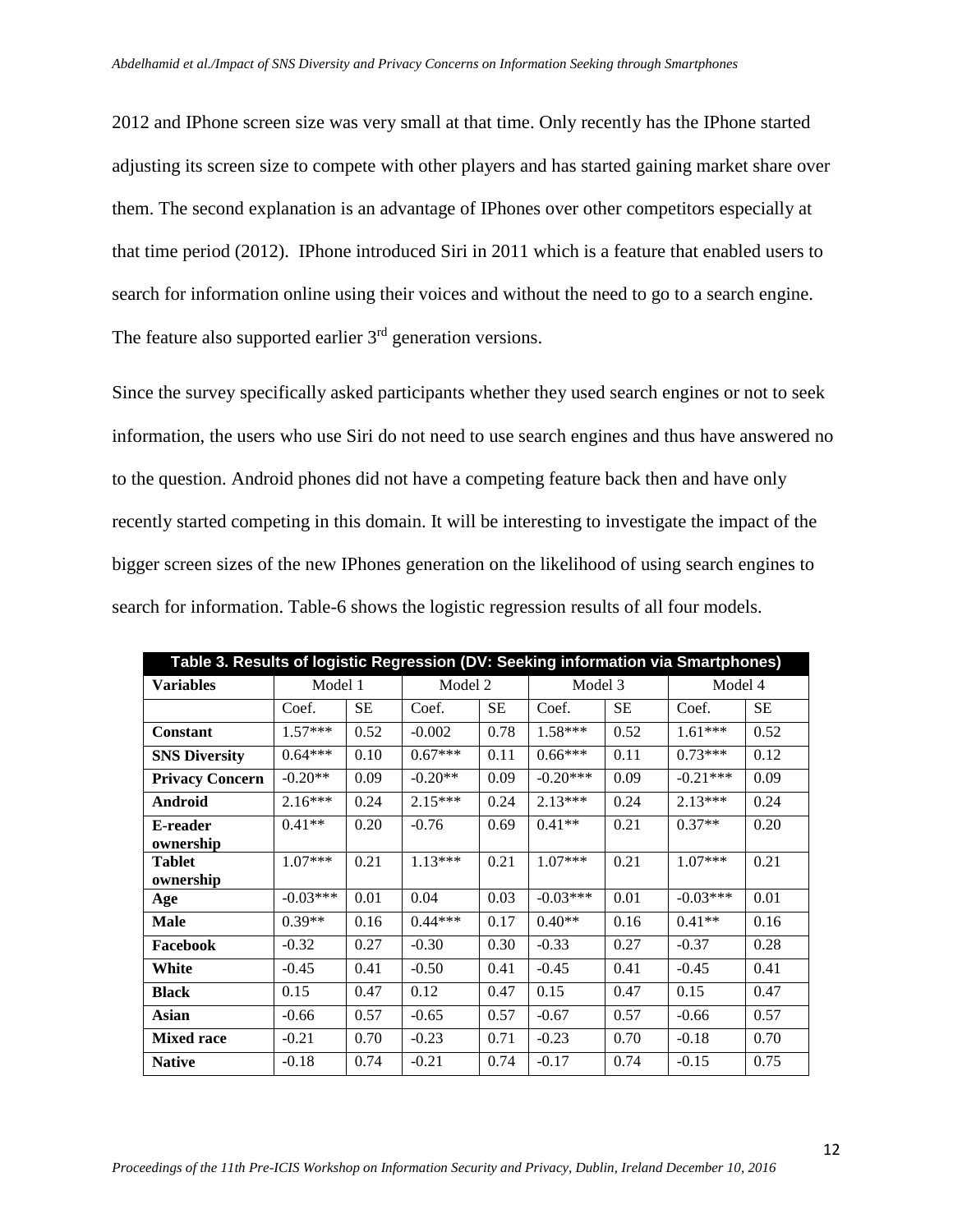| Diversity X E-                                  |        |  | $0.167***$       | 0.62 |          |      | $-0.33$  | 0.22 |  |
|-------------------------------------------------|--------|--|------------------|------|----------|------|----------|------|--|
| reader                                          |        |  |                  |      |          |      |          |      |  |
| ownership                                       |        |  |                  |      |          |      |          |      |  |
| Diversity X                                     |        |  |                  |      | $-0.16$  | 0.27 | $-0.16$  | 0.27 |  |
| <b>Android OS</b>                               |        |  |                  |      |          |      |          |      |  |
| c                                               | 0.822  |  | 0.823            |      | 0.822    |      | 0.823    |      |  |
| Pseudo R2                                       | 0.2486 |  | 0.2504<br>0.2489 |      |          |      | 0.2506   |      |  |
| Log likelihood                                  | -477.6 |  | $-476.5$         |      | $-477.4$ |      | $-476.3$ |      |  |
| ***= $p < .01$ ; ** = $p < .05$ ; * = $p < .10$ |        |  |                  |      |          |      |          |      |  |

To test hypothesis 2 we introduced the interaction term between e-reader ownership and SNS diversity. However, the interaction effect in a nonlinear model is more complex than in a linear model (Norton et al. 2004). The true level of significance cannot be derived from the basic logistic regression results and thus results may be biased. The interaction effect is not significant based on results from the logistic regression in model 2. However, these do not reflect true significance and standard errors of the interaction effect in a nonlinear model such as logistic regression. The method introduced by Norton (2004) has been used in this study. The method can be used for two continuous variables, a continuous and a dummy variable, or two dummy variables.



The interaction effect in a nonlinear model might not always be negative or positive, significant or insignificant. The predicted probability depends on other variables in the model. Thus as seen in Figure 2 and 3 the effect is positive for some observation around the 0.2 predicted probability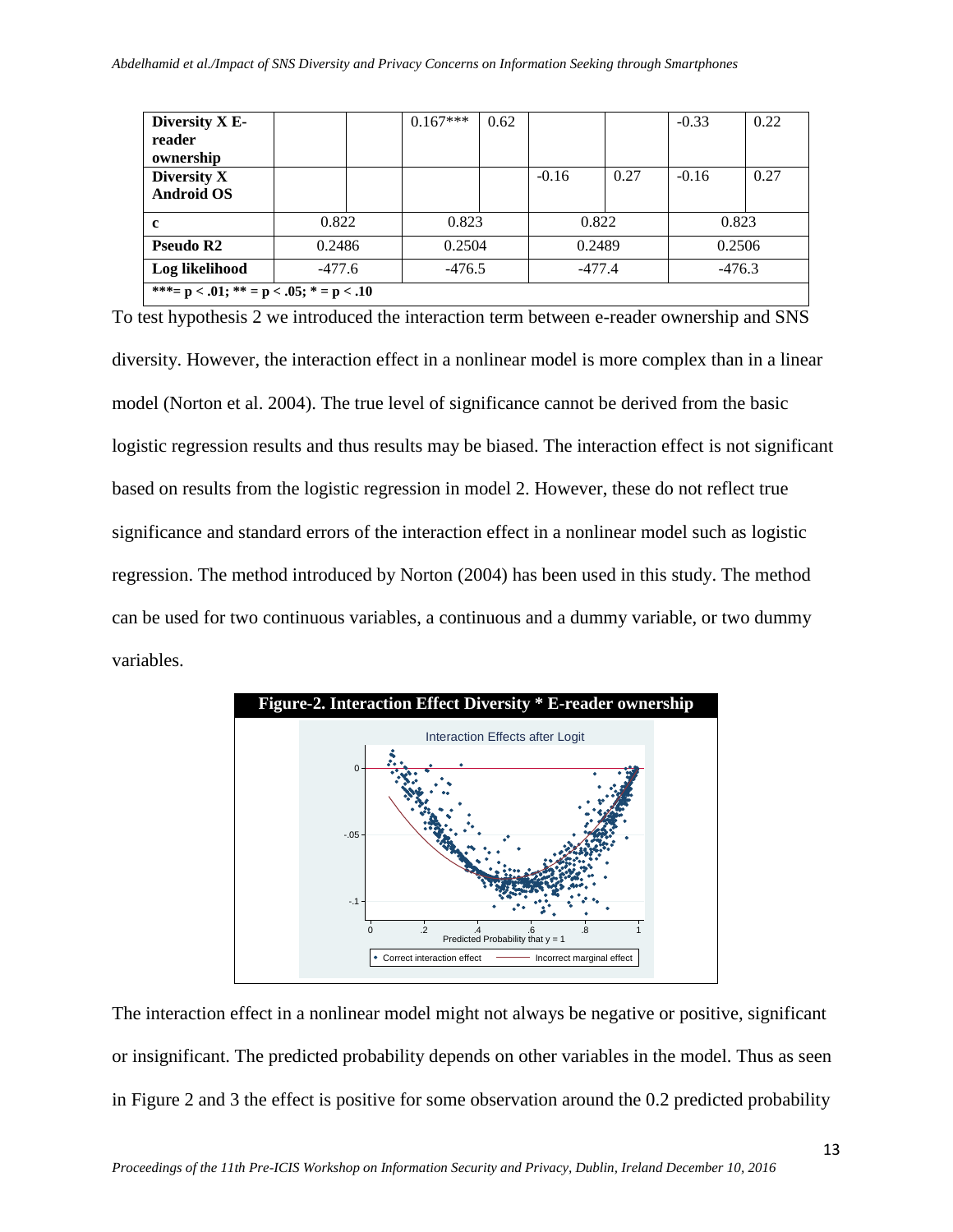and is significant and negative for many observations above the 0.6 predicted probability. These results suggest that the users who have the ability to interact and the motivation to seek for information but are not extremely engaged in social networking sites are likely to seek information using their smartphones. However, users who are extremely involved in social networking sites perhaps lose their willingness to seek information. This may be associated with the time consumed by those social networking sites that do not leave room for information seeking.



#### **Limitation**

Since this is a secondary dataset, there are limited variables to control. Also, some of the counterintuitive results (interaction of E-reader ownership and SNS Diversity) cannot be investigated further due to data limitation. The advantage of the dataset is its generalizability. It is advised that scholars investigate the problem using primary data.

#### **Conclusion**

A theoretical approach has been adopted to explain why users seek information through their smartphone search engines. IT enablers, IT barriers, and motivation are used to explain the behavior of smartphone users when it comes to seeking information. Social networking diversity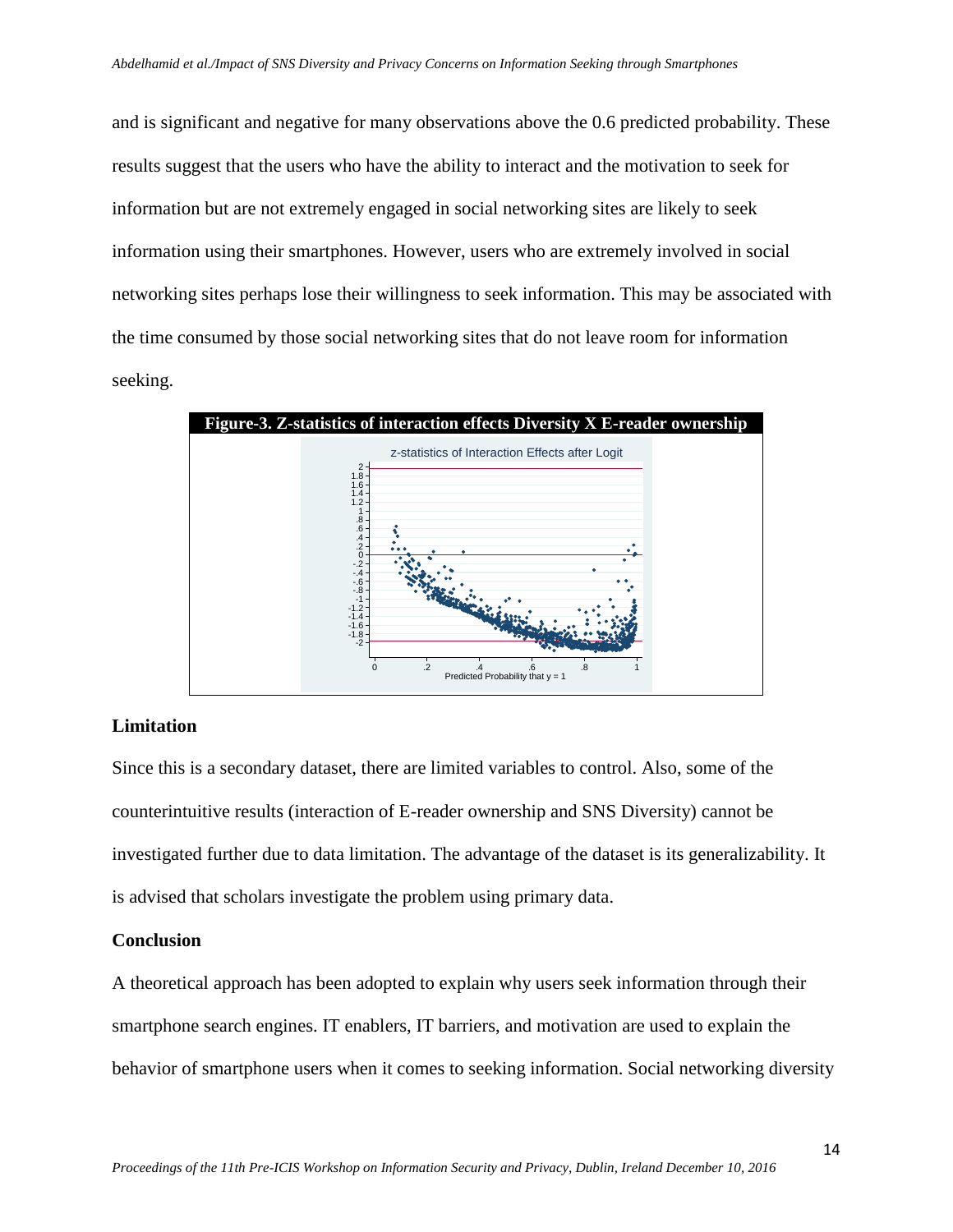and perceived privacy concerns show significant effect on the likelihood of information seeking.

Interaction effects have been investigated and show counterintuitive results. IS research needs to

investigate further about the factors that impact IT use preferences of users towards newer

technologies. As a future research, we aim to expand the theoretical model to account for

technological design variables and affordances that may impact the usage preferences.

Theoretical contribution towards Information foraging theory can be done by amalgamating it

with socio-materialty related constructs which reflect the interplay among social and

technological factors.

#### **References**

- Anderson, C. L., and Agarwal, R. 2011. "The Digitization of Healthcare: Boundary Risks, Emotion, and Consumer Willingness to Disclose Personal Health Information," *Information Systems Research* (22:3), pp. 469-490.
- Anderson, J. R., Bothell, D., Byrne, M. D., Douglass, S., Lebiere, C., and Qin, Y. 2004. "An Integrated Theory of the Mind," *Psychological review* (111:4), p. 1036.
- Bansal, G., Zahedi, F., and Gefen, D. 2010. "The Impact of Personal Dispositions on Information Sensitivity, Privacy Concern and Trust in Disclosing Health Information Online," *Decision Support Systems* (49:2), pp. 138-150.
- Chi, E. H., and Pirolli, P. 2006. "Social Information Foraging and Collaborative Search," *Human Computer Interaction Consortium, Colorado, USA*).
- Dinev, T., and Hart, P. 2006. "An Extended Privacy Calculus Model for E-Commerce Transactions," *Information Systems Research* (17:1), pp. 61-80.
- Grant, A. M. 2007. "Relational Job Design and the Motivation to Make a Prosocial Difference," *Academy of Management Review* (32:2), pp. 393-417.
- Grant, A. M. 2008. "Does Intrinsic Motivation Fuel the Prosocial Fire? Motivational Synergy in Predicting Persistence, Performance, and Productivity," *Journal of applied psychology* (93:1), p. 48.
- Gray, P. H., Parise, S., and Iyer, B. 2011. "Innovation Impacts of Using Social Bookmarking Systems," *MIS quarterly* (35:3), pp. 629-643.
- Hosmer, D. W., Lemeshow, S., and Cook, E. 2000. "Applied Logistic Regression 2nd Edition," *NY: John Wiley & Sons*).
- Kraut, R., Patterson, M., Lundmark, V., Kiesler, S., Mukophadhyay, T., and Scherlis, W. 1998. "Internet Paradox: A Social Technology That Reduces Social Involvement and Psychological Well-Being?," *American psychologist* (53:9), p. 1017.
- Lindell, M. K., and Whitney, D. J. 2001. "Accounting for Common Method Variance in Cross-Sectional Research Designs," *Journal of applied psychology* (86:1), p. 114.
- Lindenbaum, J., Healton, E. B., Savage, D. G., Brust, J. C., Garrett, T. J., Podell, E. R., Margell, P. D., Stabler, S. P., and Allen, R. H. 1988. "Neuropsychiatric Disorders Caused by Cobalamin Deficiency in the Absence of Anemia or Macrocytosis," *New England Journal of Medicine* (318:26), pp. 1720-1728.
- Margulis, S. T. 1977. "Conceptions of Privacy: Current Status and Next Steps," *Journal of Social Issues* (33:3), pp. 5-21.
- McCart, J. A., Padmanabhan, B., and Berndt, D. J. 2013. "Goal Attainment on Long Tail Web Sites: An Information Foraging Approach," *Decision Support Systems* (55:1), pp. 235-246.
- Norton, E. C., Wang, H., and Ai, C. 2004. "Computing Interaction Effects and Standard Errors in Logit and Probit Models," *Stata Journal* (4), pp. 154-167.
- Pettigrew, K. E., Durrance, J. C., and Unruh, K. T. 2002. "Facilitating Community Information Seeking Using the Internet: Findings from Three Public Library–Community Network Systems," *Journal of the American Society for Information Science and Technology* (53:11), pp. 894-903.
- PewResearchCenter. 2014. "Mobile Technology Fact Sheet." Retrieved October, 2014, from [http://www.pewinternet.org/fact](http://www.pewinternet.org/fact-sheets/mobile-technology-fact-sheet/)[sheets/mobile-technology-fact-sheet/](http://www.pewinternet.org/fact-sheets/mobile-technology-fact-sheet/)
- Pirolli, P. 2007. *Information Foraging Theory: Adaptive Interaction with Information*. Oxford University Press.
- Pirolli, P. 2009. "An Elementary Social Information Foraging Model," *Proceedings of the SIGCHI Conference on Human Factors in Computing Systems*: ACM, pp. 605-614.
- Pirolli, P., and Card, S. 1999. "Information Foraging," *Psychological review* (106:4), p. 643.